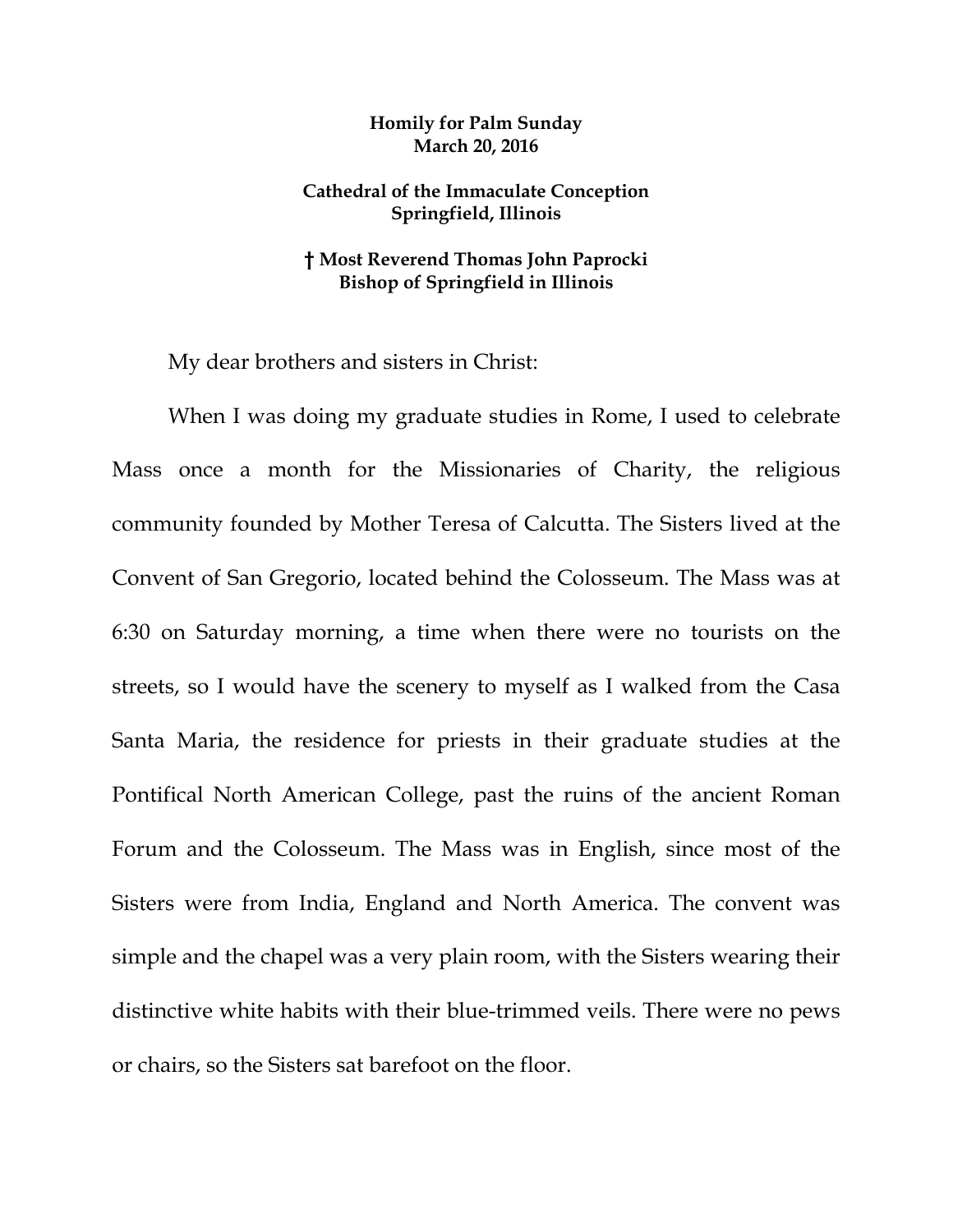One time when I was celebrating Mass there for the Sisters, I noticed a small figure huddled next to the potbelly stove in the back corner of the room. As I looked as this nun, I realized that it was Mother Teresa herself! After Mass, Mother Teresa came to the sacristy to say hello and to thank me for celebrating Mass for her and her Sisters! So I can now say that in my lifetime I will have met two canonized saints, since Pope Francis announced earlier this month that Mother Teresa will be canonized a saint this year on September 4th in Rome. The other canonized saint that I met in my lifetime was Pope Saint John Paul II, whom I met on several occasions in Rome. These two outstanding saints provide wonderful examples of holiness for us to imitate.

The other news involving the Missionaries of Charity earlier this month was quite tragic: four Missionaries of Charity along with twelve other people were killed by terrorists of the Islamic State at a nursing home where the Sisters served in Yemen. They have been identified as Sr. Anselm from India, Sr. Margherite from Rwanda, Sr. Reginette from Rwanda, and Sr. Judith from Kenya. It is possible that some of them may have been among the Missionaries of Charity for whom I celebrated Mass in Rome. Bishop Paul Hinder, who oversees the area of the nursing home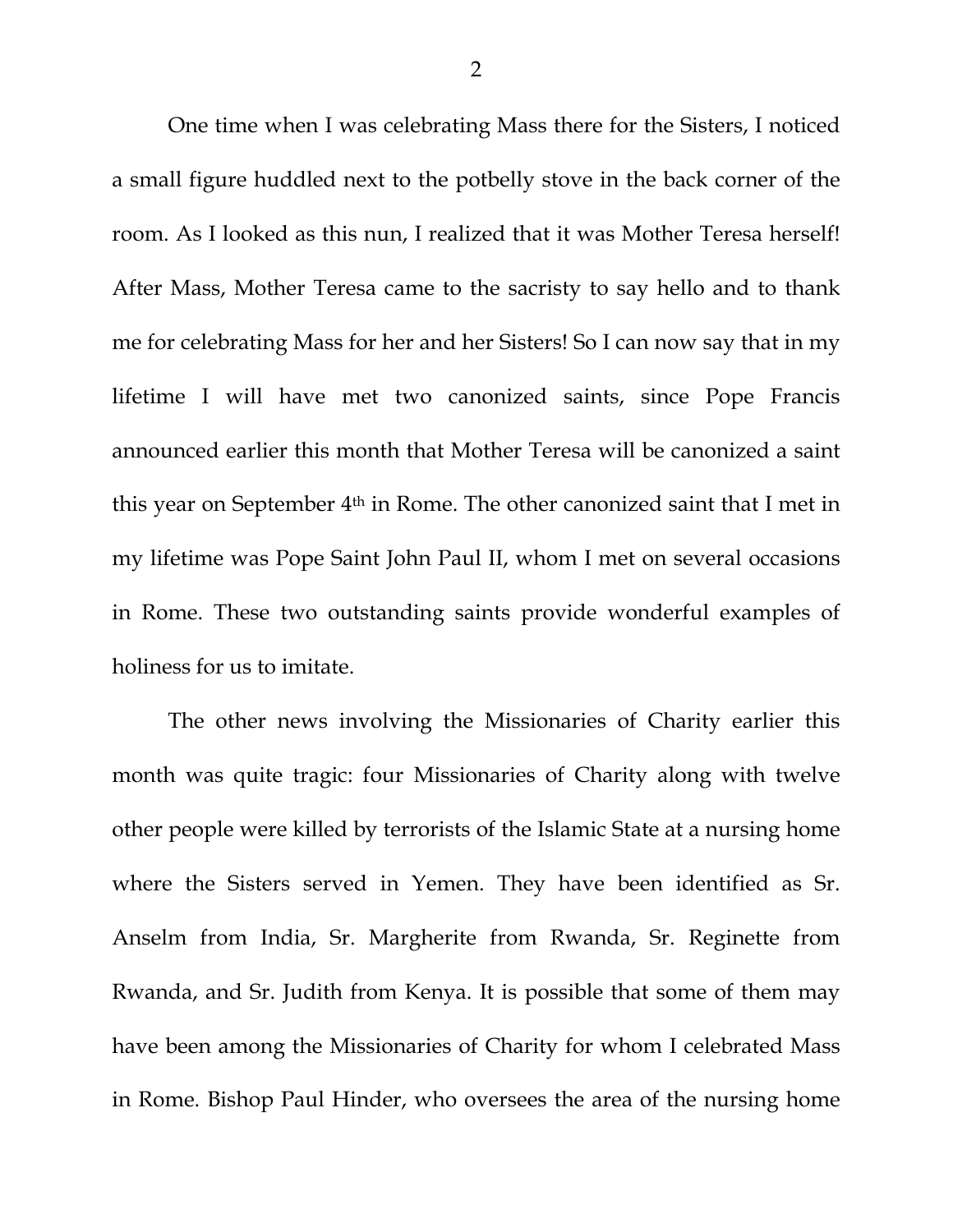in Yemen, said he has no doubt they died as martyrs. "For me there is no doubt that the sisters have been victims of hatred – hatred against our faith. The Missionaries of Charity died as martyrs: as martyrs of charity, as martyrs because they witnessed Christ and shared the lot of Jesus on the Cross."1

Pope Francis has denounced the killings as "diabolical" and lamented the world's indifference to terrorist attacks such as these.<sup>2</sup> This past March 17th United States Secretary of State John Kerry finally designated the killing of Christians and other minorities in the Middle East as genocide.3 In light of such evil, we may be inclined to cry out, as Jesus did from the cross, "My God, my God, why have you abandoned me?"4 We may feel that way whenever we experience something bad in our personal lives, such as sickness or the death of a loved one, or in society, such as terrorist attacks or abortion or the attempt to redefine marriage legally. Why does God let such evils occur? We may feel forsaken and indeed cry out, "My God my God, why have you abandoned me?"

These words are taken from the opening line of Psalm 22, so it is important to read the entire psalm. The final section Psalm 22 is an expression of trust in God and praise for the Lord.5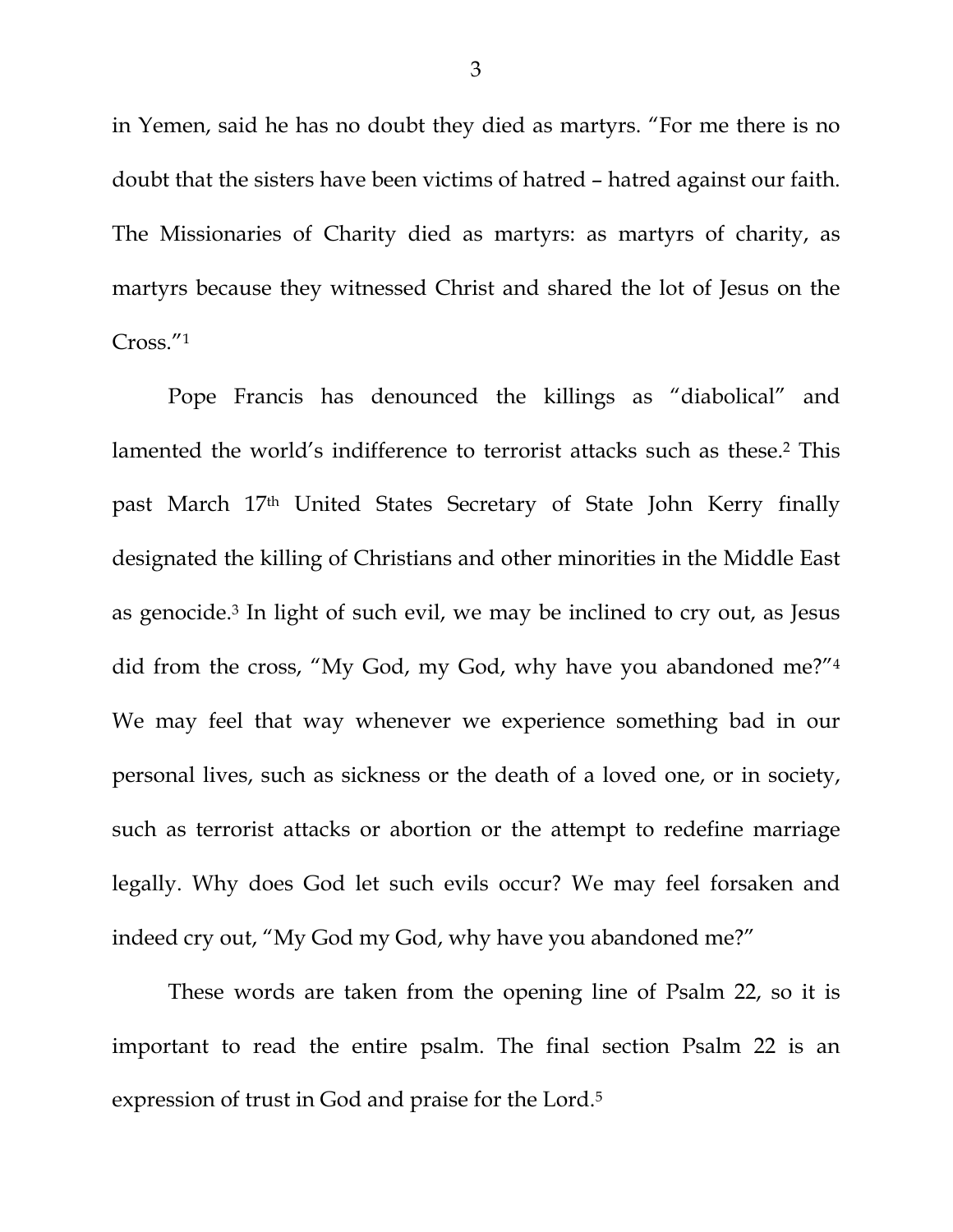So how do we get from feeling abandoned by God to expressions of praise for God's goodness? The answer, I believe, comes from another line that Jesus uttered from the cross: when the "good thief' crucified along with Jesus asked the Lord to remember him when He came into His kingdom, Jesus replied, "This day you will be with me in Paradise."6 Jesus has mercy on all the faithful in their agony with the promise of a better life, eternal life in God's love.

During this Holy Week, as move through the events of Palm Sunday, Holy Thursday and Good Friday to the joy of Easter, we recall that Christ's death on the cross was not the last word, but His resurrection enables us to look to the future with hope, beyond the failures, pains and disappointments of this world, to the everlasting happiness of eternal life in the Kingdom of God.

May God give us this grace. Amen.

<sup>1</sup> http://www.catholicnewsagency.com/news/theres‐no‐question‐the‐missionaries‐of‐charity‐died‐as‐martyrs‐ 52544/.

<sup>&</sup>lt;sup>2</sup> http://www.catholicnews.com/services/englishnews/2016/four-missionaries-of-charity-reported-killed-inyemen.cfm

<sup>3</sup> http://www.state.gov/secretary/remarks/2016/03/254782.htm

 $4$  Matthew 27:46.